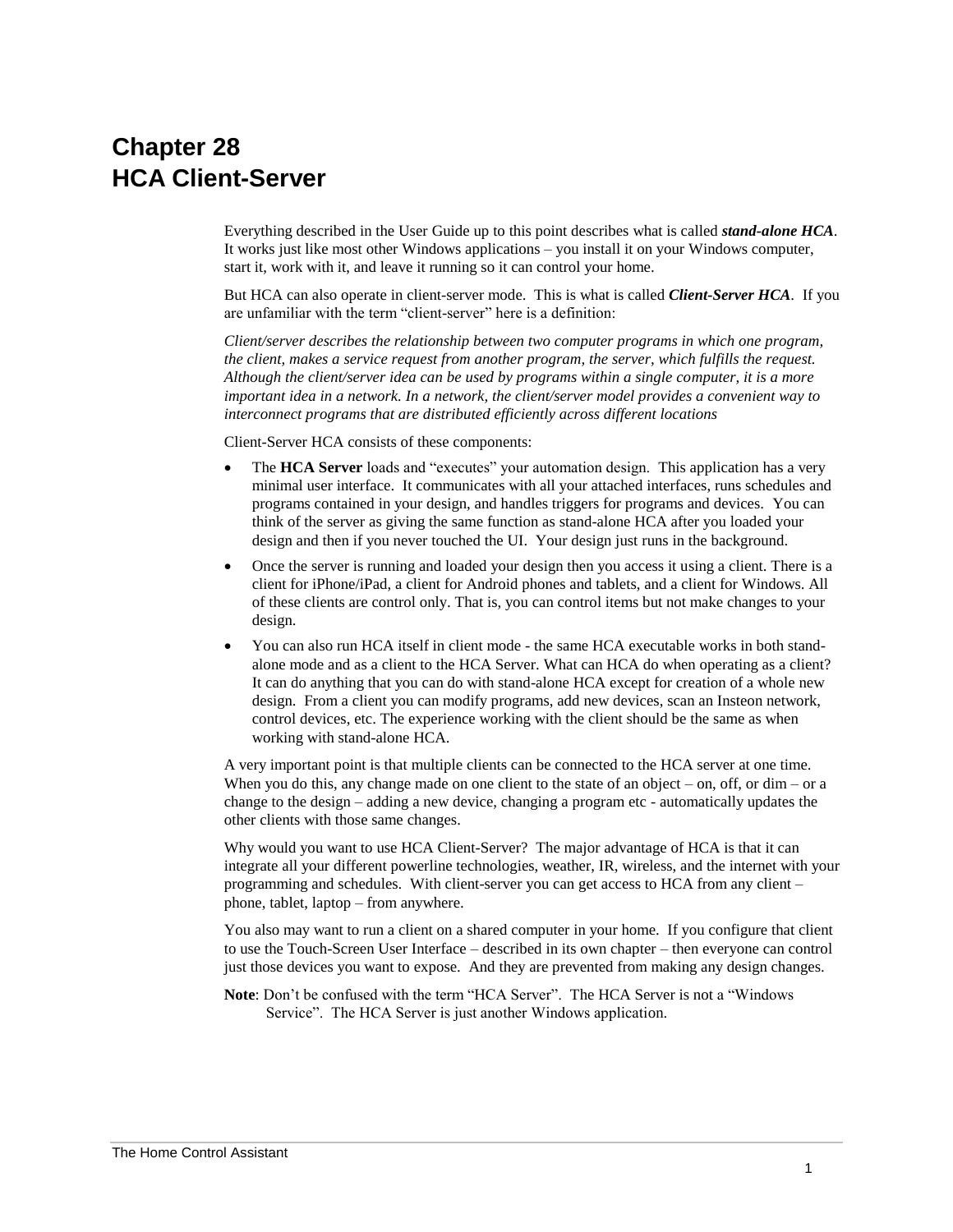#### **First some words about security**

Before even describing how to use the HCA Server and connect a client it is important to first consider security.

#### *HCA controls real things in your home and you should do whatever it takes to limit that control to authorized users.*

Using client-server you can expose your home automation design to external access. You may want to do this so you can access your home from anyplace – from your work computer or a laptop when on the road - and control devices and programs. But if you can do that, anybody can do that unless you work to prevent it!

There are many ways to limit access and you should use all of them:

- You should choose a non-default port number.
- You should assign a remote access password to your home design.
- You should enable any password protection features that your router may provide.

*Remember: HCA controls real things in your home and you should do whatever it takes to limit that control to authorized users. Security is your responsibility!*

### **Using the HCA Server**

Before you can use the HCA Server you have to configure it. All server configuration is performed from the *HCA Options* dialog. This means that even if you want to run only the HCA Server on a computer you must install and run HCA at least once to get access to all the options.

To configure the server, press the *HCA Options* button in the HCA application menu.

| $\mathbf{x}$<br>Home Control Assistant Options                                                                                                                                                                                                                                                                                      |  |  |  |  |  |  |
|-------------------------------------------------------------------------------------------------------------------------------------------------------------------------------------------------------------------------------------------------------------------------------------------------------------------------------------|--|--|--|--|--|--|
| Client Server Color and Theme<br>Control Interface   Design Pane   Display Pane   Hardware  <br>Visual Programmer<br>Advanced Legacy<br><b>Extra</b><br><b>Startup</b><br>Client-Server configuration<br>$\Rightarrow$<br>Client - Server Communications Port: 2000<br>Find the server port and IP address                          |  |  |  |  |  |  |
| Client configuration<br>Client Name: Office Machine<br>localhost                                                                                                                                                                                                                                                                    |  |  |  |  |  |  |
| Server address<br>for example: myhome.homedns.org<br>127.0.0.1<br>Server IP Address<br>÷<br>seconds. Server reply timeout: 5<br>Server connect timeout: 10<br>seconds<br>Send a message every 60<br>$\frac{1}{\sqrt{2}}$<br>seconds to keep the connection between client and server open (PING time). Auto reconnect on disconnect |  |  |  |  |  |  |
| 7 Any text to speech and play-sound elements in programs are heard on this client<br>Server configuration<br>Reload last design file on server startup<br>Store HCA Server as an icon in the system trav<br>Any text to speech and play sound elements in programs are heard on the server<br>Password override table               |  |  |  |  |  |  |
| Start IP Address<br><b>Fnd IP Address</b><br>Action                                                                                                                                                                                                                                                                                 |  |  |  |  |  |  |
| 192.168.0.1<br>192 . 168 . 0 . 200<br>Don't ask for remote access password v                                                                                                                                                                                                                                                        |  |  |  |  |  |  |
| $0 \t0 \t0 \t0 \t0$<br>$0 \tldots 0 \tldots 0 \tldots 0$<br>Ask for remote access password                                                                                                                                                                                                                                          |  |  |  |  |  |  |
| OK<br>Cancel                                                                                                                                                                                                                                                                                                                        |  |  |  |  |  |  |

As the dialog says, some of the sections configure the server, some the client, and some configure both. The parameters that configure the server are: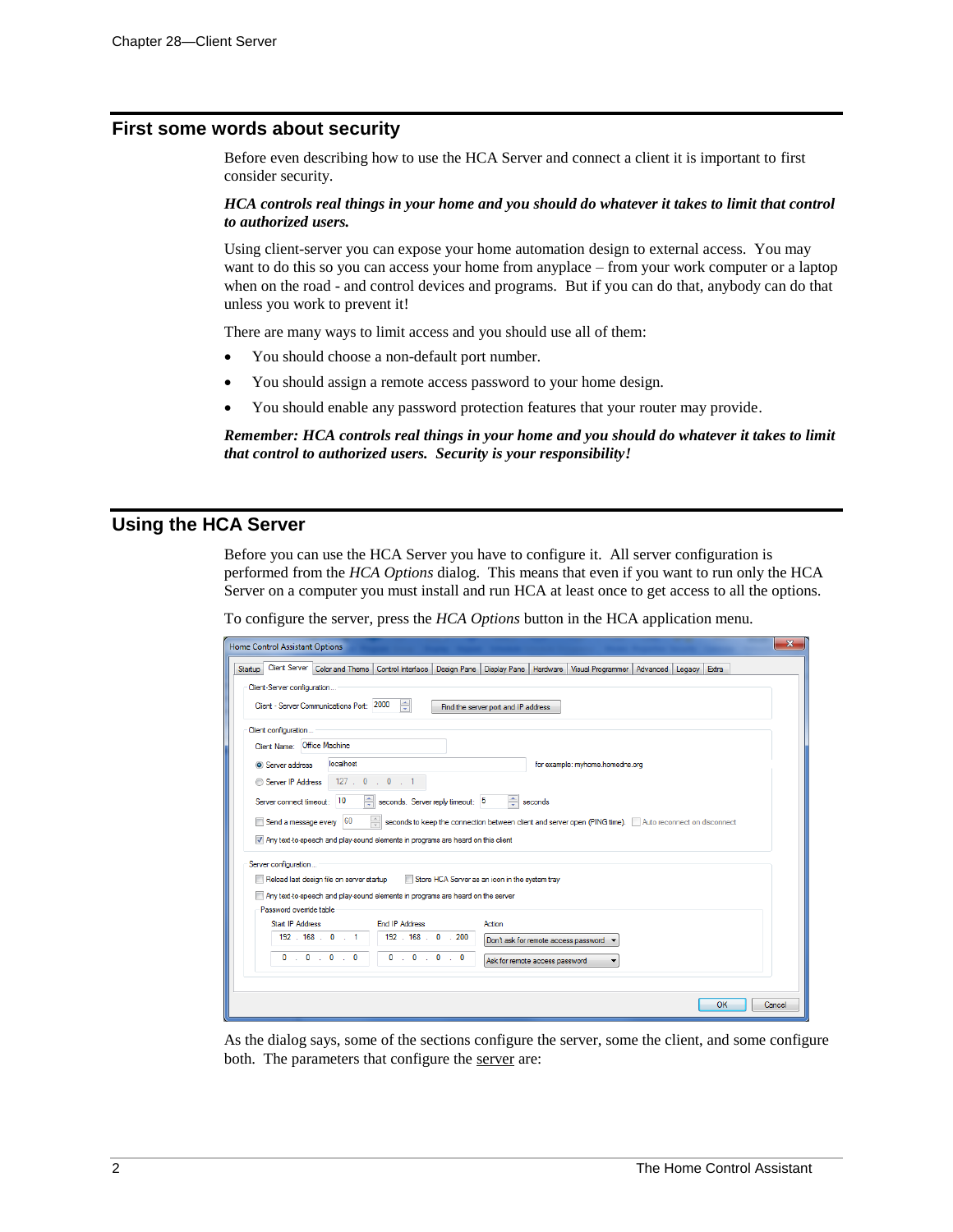• Port

Communication happens between the client and the server using a designated port number. You can choose any port number you would like.

Reload on startup

This option directs the HCA Server to reload your design file when it starts. This is similar to the reload option in stand-alone HCA on the startup tab.

System notification area on startup

This option directs the HCA Server to minimize itself to the system notification area upon startup. This is similar to the system notification area option in stand-alone HCA on the startup tab.

• Text to speech

If any program executes a text to speech element, if the option is enabled then the server's audio system is used. A message is also sent to the connected clients and they too can use their auto systems for the text to speech operation.

If the server is running and has a file loaded, you can use the "Find the server port and IP address" button. This broadcasts a message that the server responds to.

| <b>HCA</b> |                                                                                                                                                                                                                                                                    |  |  |
|------------|--------------------------------------------------------------------------------------------------------------------------------------------------------------------------------------------------------------------------------------------------------------------|--|--|
|            | <b>HCA Server found</b>                                                                                                                                                                                                                                            |  |  |
|            | The HCA Server was found at IP address 192.168.0.60 on port 2000. The settings have<br>been updated for this. Once you close the HCA Options dialog with OK, you can then<br>connect to the HCA Server by selecting "Connect to Server" from the application menu. |  |  |
|            | Lunderstand                                                                                                                                                                                                                                                        |  |  |

Note: On some extra secure networks, the broadcast message isn't allowed by your router so you will have to locate the server IP address using another method.

The last section of the client-server tab has to do with the HCA Security model. When you open the home properties, on the security tab you can assign several different passwords. The one password important for this discussion is the Remote Access Password. This password is checked each time client attempts to connect to the server

In order to make it simpler for you on an internal network – your house-side of the firewall – you can assign a password to your design but configure the server to not request the password from some computers – identified by a range of IP addresses. You should, of course, only use this password suppression on internal IP addresses.

You can start the HCA server from the Windows Start button. Once started its main window appears:

| HCA Automated Home (Ed Test.HCA)                           | $=$ |
|------------------------------------------------------------|-----|
| File Tools Help                                            |     |
|                                                            |     |
|                                                            |     |
|                                                            |     |
| Server using port 2000 with 0 clients currently connected. |     |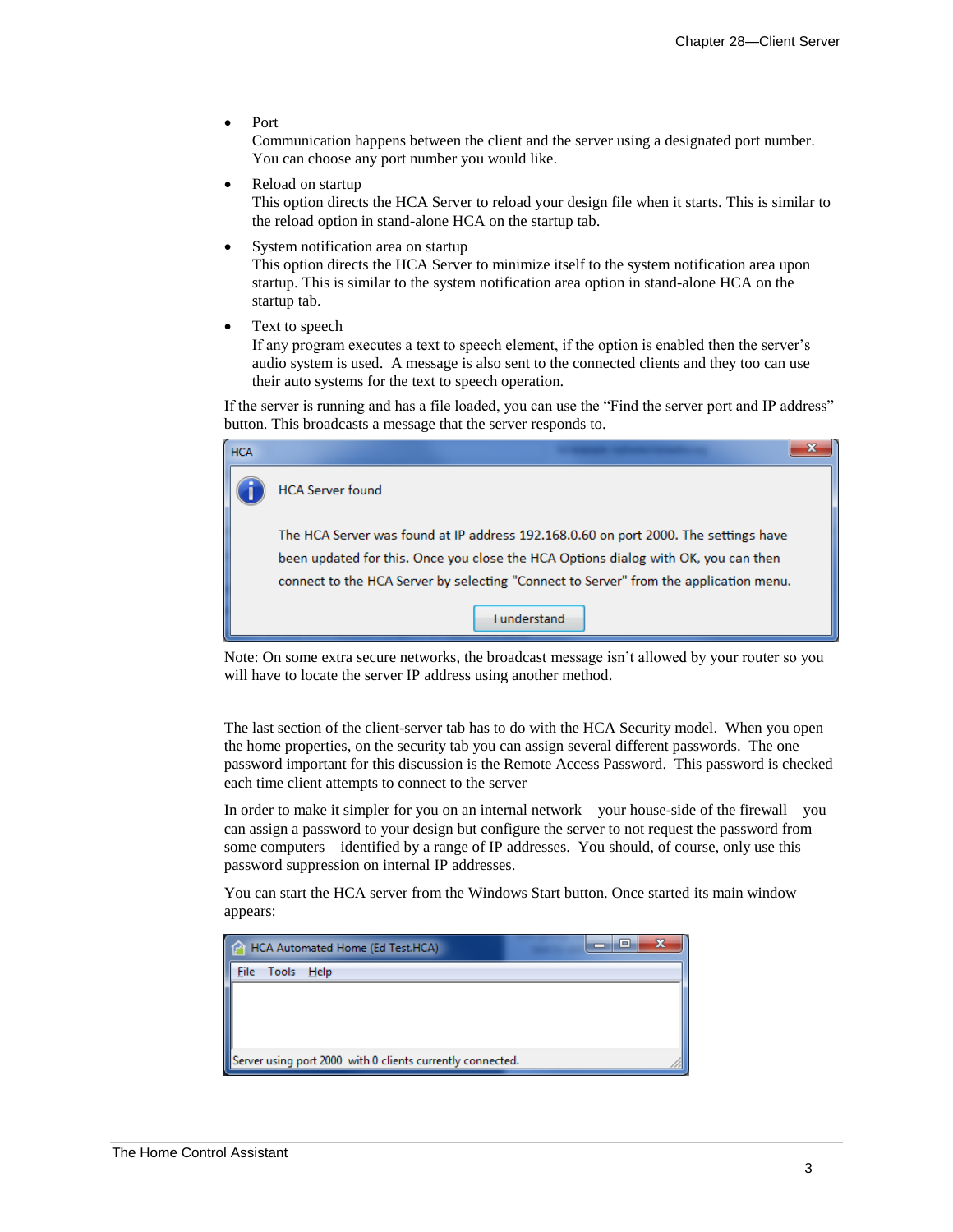This the whole interface for the HCA Server! We did say it has a very minimal user interface! The status bar shows the port it is using as well as the number of currently connected clients. The title bar shows the filename of the loaded design file. The menu selections are:

- File Open Open a selected file
- File Minimize to notification area Store HCA Server as an icon in the Windows notification area. This is different than using the minimize box in the title bar which minimizes the application to the task bar.
- Tools Remote Access Viewer This opens a window where the various messages that flow between the client and the server display. This is largely for diagnostic purposes of technical support. Also displayed in this viewer are any log entries generated by the server in a compressed form. You can use this dialog if you want to be reassured that the server is doing something.
- Tools Show Connected Clients Opens a dialog that shows the IP address of all connected clients
- Tools DDSN Update and DDNS Test See the DDNS technical note for more information.

Once the design is loaded by the server, it is operational. Schedules run, triggers are responded to, weather observations taken, etc.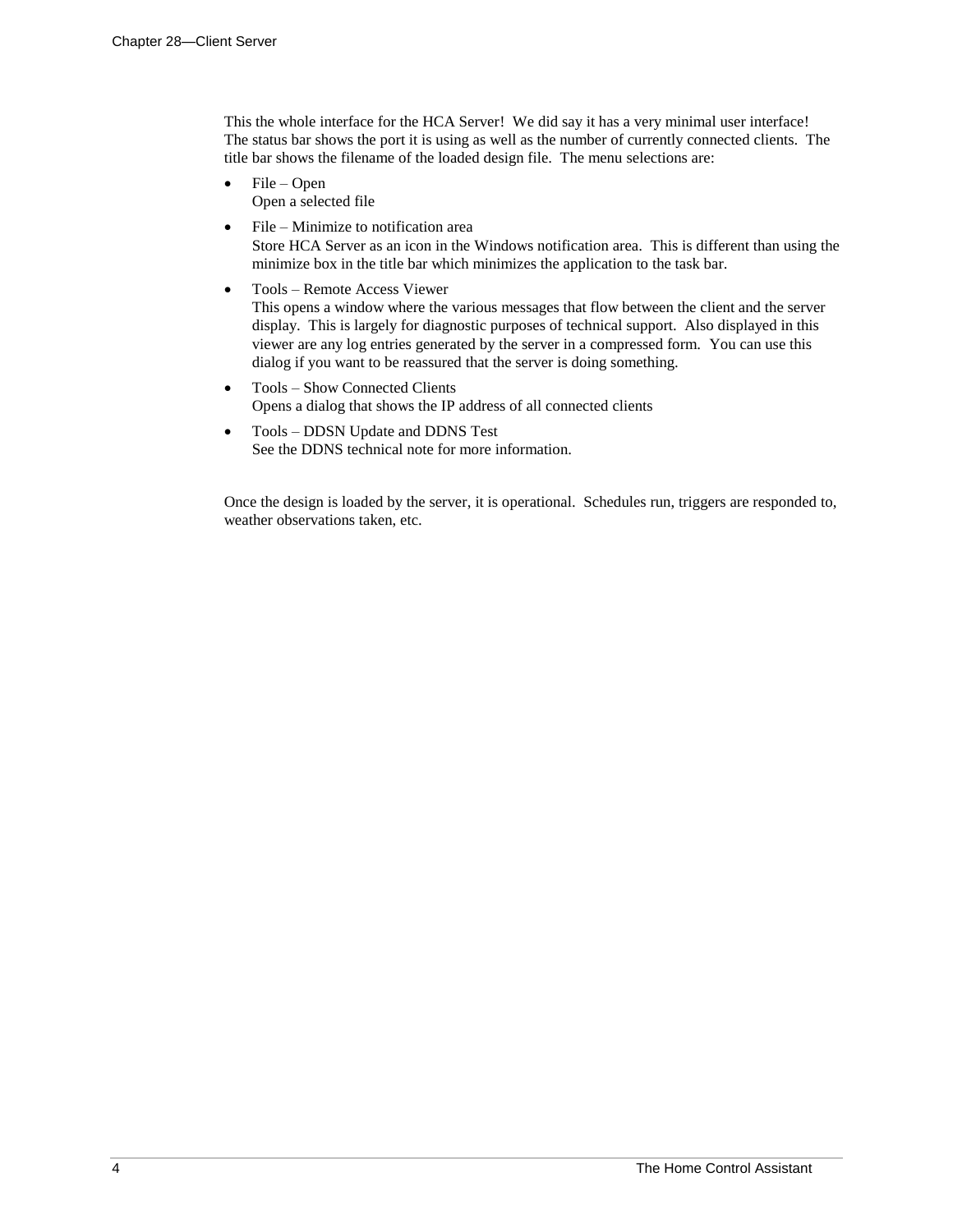# **Connecting a Client**

Once the Server is started and your design loaded, then a client can be connected. Before the connection can be made the client must first be configured. To configure HCA to run in client mode, run HCA and open *HCA Options* and choose the Client-Server tab.

| x<br><b>Home Control Assistant Options</b>                                                                                                                                                                                                                                                                                   |  |  |  |  |
|------------------------------------------------------------------------------------------------------------------------------------------------------------------------------------------------------------------------------------------------------------------------------------------------------------------------------|--|--|--|--|
| <b>Client Server</b><br>Color and Theme   Control Interface   Design Pane   Display Pane  <br><b>Hardware</b><br><b>Startup</b><br>Visual Programmer   Advanced   Legacy   Extra<br>Client-Server configuration<br>今<br>Client - Server Communications Port: 2000<br>Find the server port and IP address                     |  |  |  |  |
| Client configuration<br>Client Name: Office Machine                                                                                                                                                                                                                                                                          |  |  |  |  |
| localhost<br>for example: myhome.homedns.org<br><b>O</b> Server address<br>127.0.0.1<br>Server IP Address                                                                                                                                                                                                                    |  |  |  |  |
| $\Rightarrow$ seconds<br>÷<br>Server connect timeout: 10<br>seconds. Server reply timeout: 5<br>60<br>Send a message every<br>seconds to keep the connection between client and server open (PING time).   Auto reconnect on disconnect<br>7 Any text to-speech and play-sound elements in programs are heard on this client |  |  |  |  |
| Server configuration<br>Reload last design file on server startup<br>Store HCA Server as an icon in the system tray<br>Any text to speech and play-sound elements in programs are heard on the server<br>Password override table                                                                                             |  |  |  |  |
| <b>End IP Address</b><br>Start IP Address<br>Action<br>192.168.0.1<br>192 . 168 . 0 . 200<br>Don't ask for remote access password v<br>$\mathbf{0}$<br>0<br>$\overline{0}$<br>$0 \t 0 \t 0$<br>$\mathbf{0}$<br>$\sim 0$<br>Ask for remote access password                                                                    |  |  |  |  |
| <b>OK</b><br>Cancel                                                                                                                                                                                                                                                                                                          |  |  |  |  |

As the dialog says, some of the sections configure the server, some the client, and some configure both. The parameters that configure the client are:

• Port

Communication happens between the client and the server using a designated port number. You can choose any port number you would like. The port selected for the server and client must match.

• Client Name

Assigning a name to each client is necessary for some places in HCA where you can explicitly have an action carried out by the server with only a single client. For example, the Visual Program element that requests user input when executed by the server can be routed to a named client.

Server IP Address

This can be entered by using a four part IP address  $-$  a.b.c.d  $-$  or using a text string that can be translated into an IP address. Depending upon how you have Windows configured, it may be possible to use a computer name here.

If your internet access gets assigned an IP address that can change over time you probably have setup an account with one of the services – like DynDNS.org – that give you the ability to reference your home network using something like "myhome.HomeDNS.org". You can also use the HCA DDNS Service. See the DDNS Tech note for more info.

- Server Connect Time The number of seconds to allow for a connection to be made to the server
- Server Reply Timeout The number of seconds to wait for a reply to any request sent to the server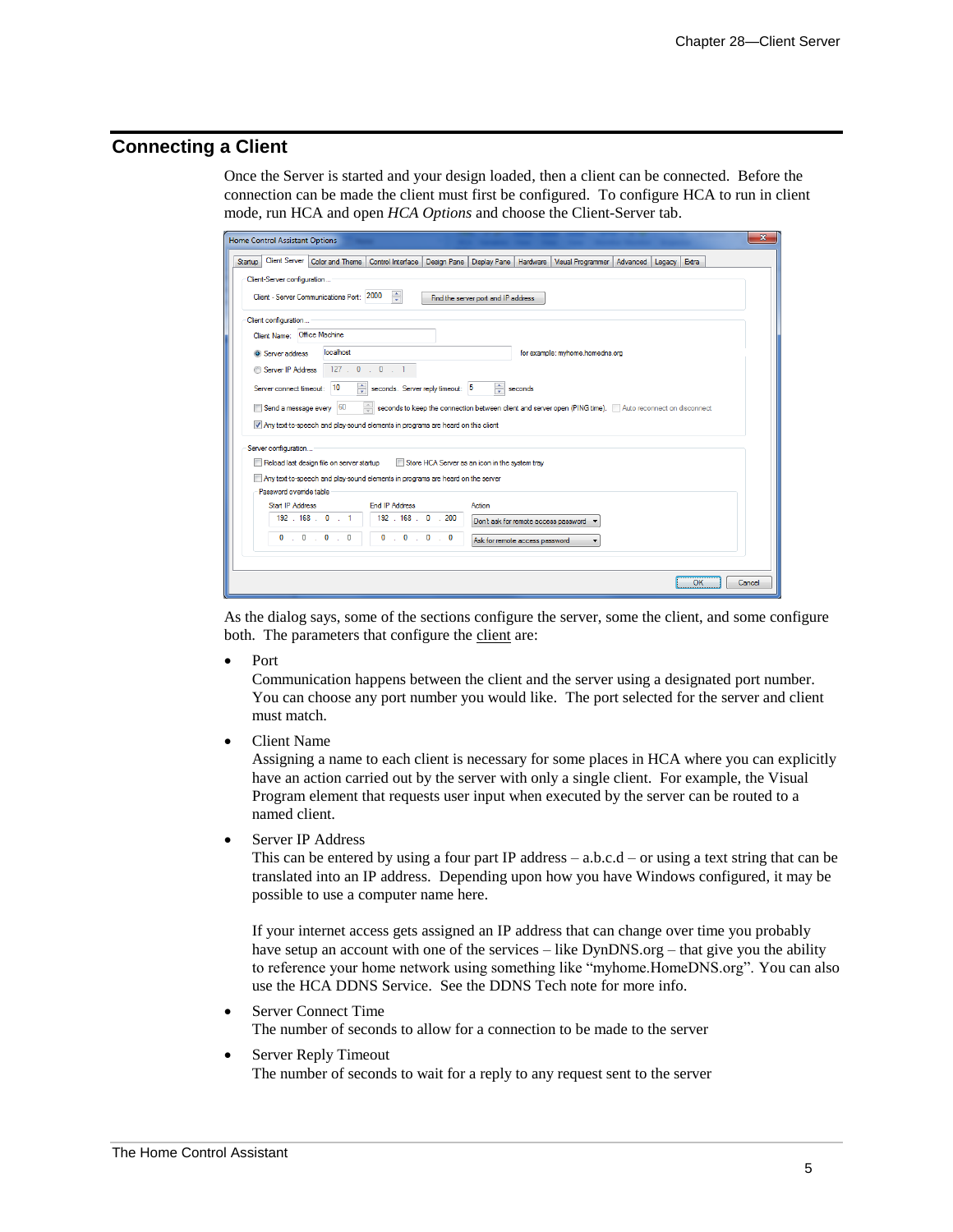• Periodic messages

The client can periodically send a short message to the server every 'n' seconds. Depending upon the hardware and operating system settings, this may be necessary to keep the server to client communication connection open over time.

• Auto reconnect

If the client becomes disconnected for any reason, if this option is enabled then the client tries to reconnect

Once you have configured the server and the client, started the server, and loaded your file you can now connect the client. To do this start HCA and select from the application menu *Connect To Server*.

| HXDRE                    | $\mathbb{Z}$ 1 2  |
|--------------------------|-------------------|
| New                      | <b>Recent Des</b> |
|                          | 1 C:\Users\l      |
| Open                     | 2 Thermost        |
| Н<br>Save                | 3 Don Trigo       |
|                          | 4 Weatherl        |
| R<br>Save As             | 5 weather t       |
| Print                    | 6 Weathert        |
|                          | 7 E:\New LI       |
| <b>Connect To Server</b> | <b>8</b> DesignOp |
| Shutdown                 | 9 TriggerTe       |
|                          |                   |

Note: If you are running the client and the server on the same computer, when you start HCA it determines that the HCA Server is running and configures the menu to disable all the options for stand-alone operation - the actions that work with a file directly like Open, New, Save, etc.

Once *Connect to Server* is selected HCA establishes a connection to the server and then requests your design, configuration settings, the state of all your devices, and any log entries generated since you last connected.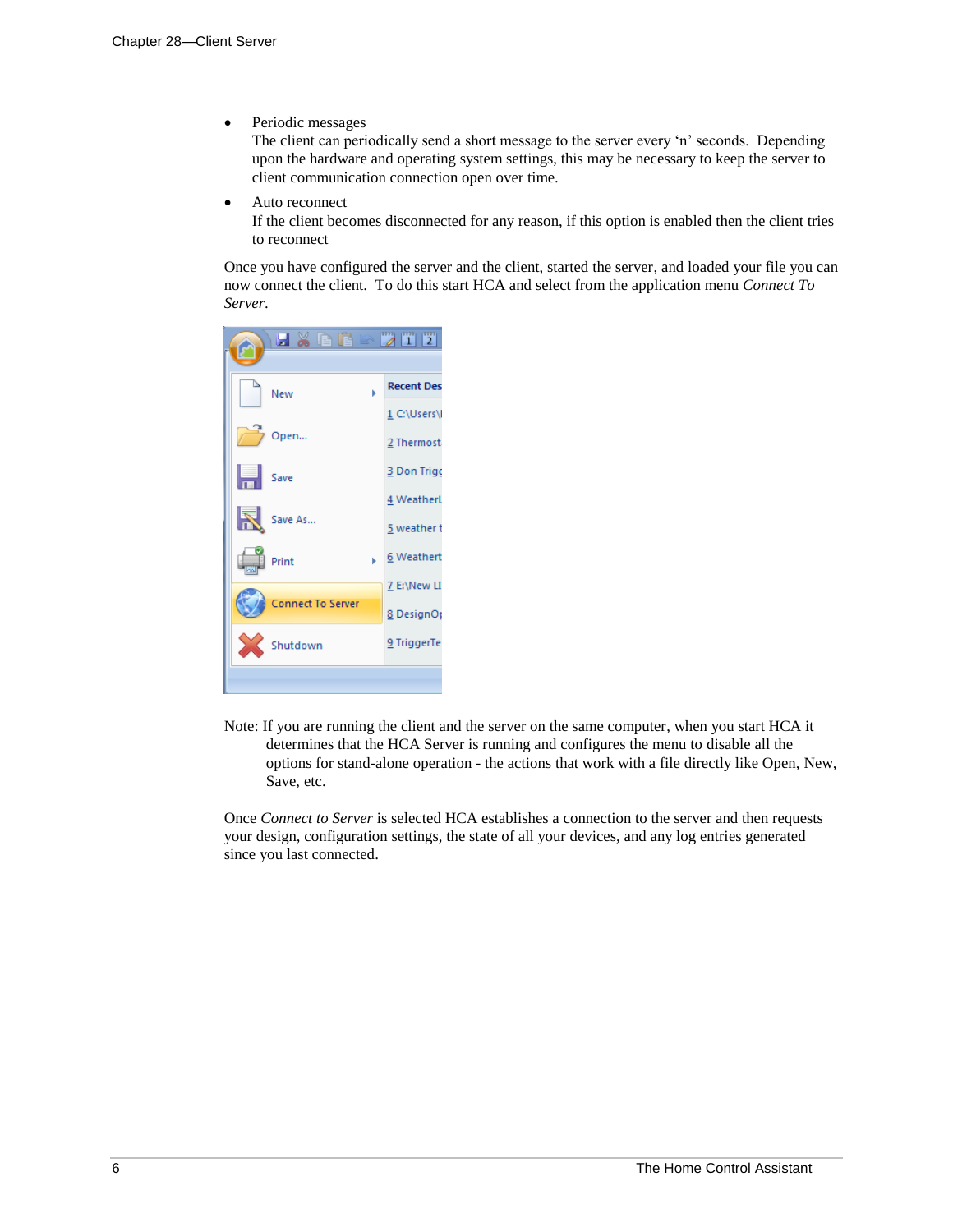| <b>HCA</b> | $\overline{\mathbf{x}}$                                        |  |  |  |  |
|------------|----------------------------------------------------------------|--|--|--|--|
|            | Connecting to server at 192.168.2.61 port 2000                 |  |  |  |  |
|            | Establishing communications with the HCA Server                |  |  |  |  |
|            | Checking server version                                        |  |  |  |  |
|            | Checking remote access password                                |  |  |  |  |
|            | Retrieving design                                              |  |  |  |  |
|            | Retrieving interface configuration                             |  |  |  |  |
|            | Retrieving server configuration                                |  |  |  |  |
|            | Retrieving object states                                       |  |  |  |  |
|            | Retrieving current status                                      |  |  |  |  |
|            | Retrieving flag values                                         |  |  |  |  |
|            | Retrieving log                                                 |  |  |  |  |
|            | Connection complete to server version 12.0.69. Client number 2 |  |  |  |  |
| Close      |                                                                |  |  |  |  |

And that's it! You can now interact with your design. To terminate HCA Client just select *Exit* from the application menu or click on the close box in the title bar.

**Note**: As your design is being loaded, any external files that are referenced – DXF files, IR definition files, icon files, etc are requested from the server and moved to the client. These files are all stored in the Temp subfolder in your HCA documents area.

#### **What can you do with HCA Client – Server**

As stated above, the goal of the HCA Client is that you can do anything you would normally do with HCA except for creation of a new file.

This means that each of your actions results in a communication with the server. If you control a light, for example, the client sends a message to the server to turn on the light.

Any operation that happens in the background when you are using stand-alone HCA happens on the server when in client-server mode. This includes:

- Schedules
- Program execution
- Trigger response for programs, devices, and groups
- Periodic status export
- Home Mode changes and Power Track statistics gathering
- Web Component
- Alert Manager
- Weather observations
- Power failure and restore
- Startup status polling
- Protocol Bridges
- Any device control initiated from the user interface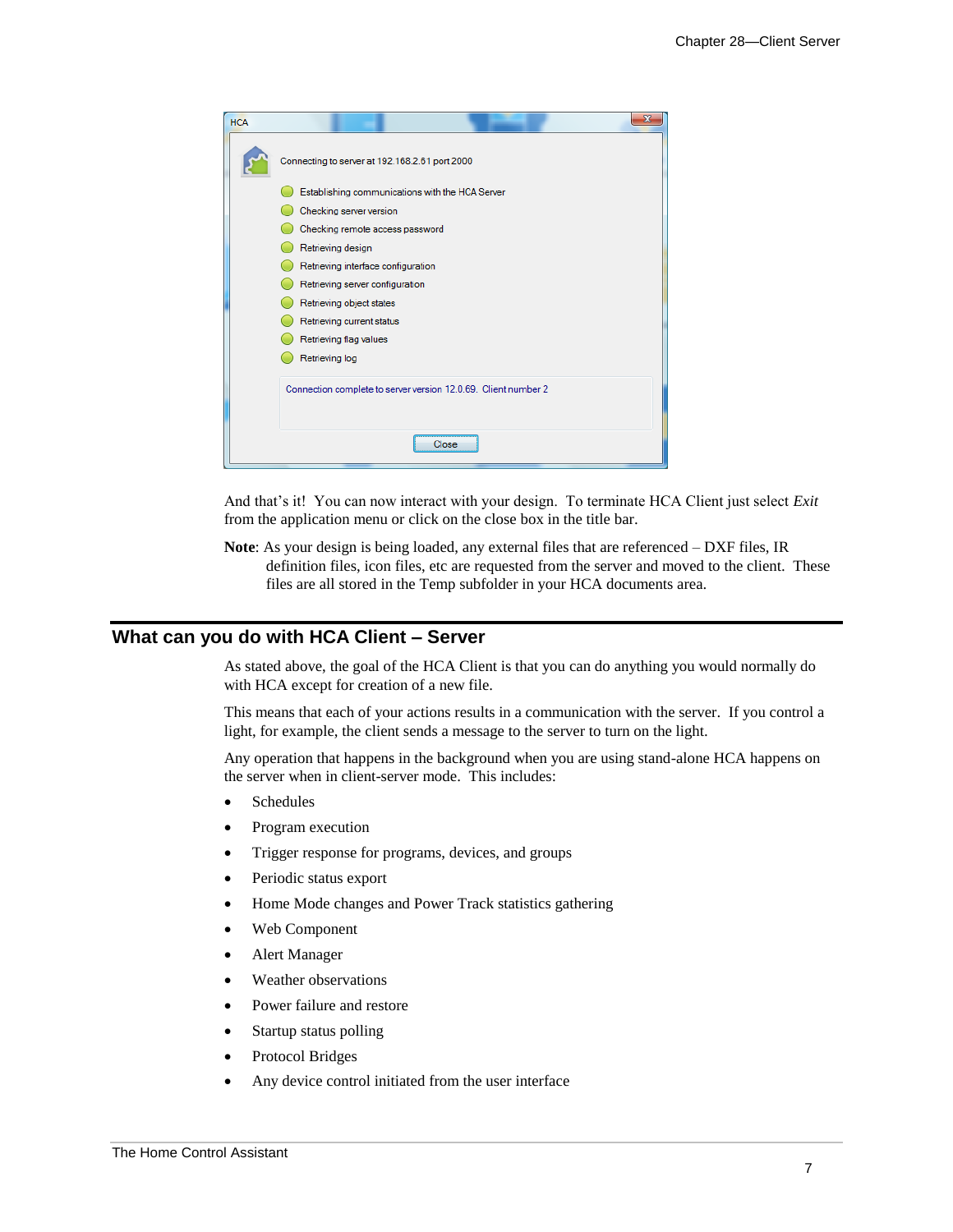From the client, you can do more than just action operations. You can also change schedules and programs, add new devices, etc.

One important point to keep in mind as you work with your design are those areas that reference external files. For example, suppose you modify a program that uses the Read-Data element. This element reads an external file. Where does that file need to reside and what is the path that goes in the element properties?

Since all programs are executed on the server, the path in the element needs to be a *path to the file on the server* and not a path on the client computer. Those dialogs that accept a path contain a warning to remind you of this when HCA is working in client mode.

You can also work with those settings that are made in HCA – Properties. For example, you can test the connection to your hardware interfaces, start and stop the web component, and change program execution options. All these result in communication from the client to the server to carry out the action.

Should your connection to the server be lost – this can happen with network communications for a variety of reasons – you can reconnect to the server by selecting from the menu File – Reconnect to server. This causes your design to be reloaded.

**Note**: Some HCA settings are local and others are global. For example, you can configure a client's display pane settings (HCA – Properties Display Pane tab) and those settings are local to that client. Other settings, like the Advanced Settings (HCA – Properties Advanced tab) are communicated to the server when changed on the client as they effect the action of the server.

#### **Automatically Starting as a Client**

Depending upon your application it might be convenient to have HCA when started to automatically connect to the server. This is accomplished by settings in HCA Options on the Startup tab.

| $\mathbf x$<br><b>Home Control Assistant Options</b>                                                         |                                                                                     |  |  |  |  |  |
|--------------------------------------------------------------------------------------------------------------|-------------------------------------------------------------------------------------|--|--|--|--|--|
| Startup<br><b>Client Server</b><br><b>Color and Theme</b><br>Control Interface<br>Design Pane                | Hardware<br><b>Visual Programmer</b><br>Advanced<br>Extra<br>Display Pane<br>Legacy |  |  |  |  |  |
| When HCA started<br>Control Interface                                                                        |                                                                                     |  |  |  |  |  |
| Configure for standalone                                                                                     | Show the Control Interface at startup                                               |  |  |  |  |  |
| Reload last design file on startup                                                                           | Start with the Control Interface maximized                                          |  |  |  |  |  |
| Store HCA as an icon in the system notification area                                                         | Lock                                                                                |  |  |  |  |  |
| <b>O</b> Start for client-server                                                                             | Start with the Control Interface unlocked<br>⋒                                      |  |  |  |  |  |
| Connect to the HCA Server at startup                                                                         | Start with the control interface fully locked<br>∩                                  |  |  |  |  |  |
| To Check for the current version of HCA when started                                                         | Start with the control interface size/position locked                               |  |  |  |  |  |
| Restart                                                                                                      |                                                                                     |  |  |  |  |  |
| Restore home state when restarting after a power failure shutdown                                            |                                                                                     |  |  |  |  |  |
| Restore home state when restarting after a normal shutdown                                                   |                                                                                     |  |  |  |  |  |
| This computer is connected to an Uninterruptible Power Supply (UPS)                                          |                                                                                     |  |  |  |  |  |
| Write restoration state file only when necessary. HCA still detects power outages but may                    |                                                                                     |  |  |  |  |  |
| report outage time incorrectly. For energy star computers this helps keep disk powered off.                  |                                                                                     |  |  |  |  |  |
| $\frac{\lambda}{\lambda}$<br>Request status for any devices that supports it<br>160<br>seconds after startup |                                                                                     |  |  |  |  |  |
|                                                                                                              |                                                                                     |  |  |  |  |  |
| Auto Save                                                                                                    |                                                                                     |  |  |  |  |  |
| $\frac{1}{x}$<br>Automatically save the home design every<br>15<br>minutes                                   |                                                                                     |  |  |  |  |  |
|                                                                                                              |                                                                                     |  |  |  |  |  |
|                                                                                                              | OK<br>Cancel                                                                        |  |  |  |  |  |
|                                                                                                              |                                                                                     |  |  |  |  |  |